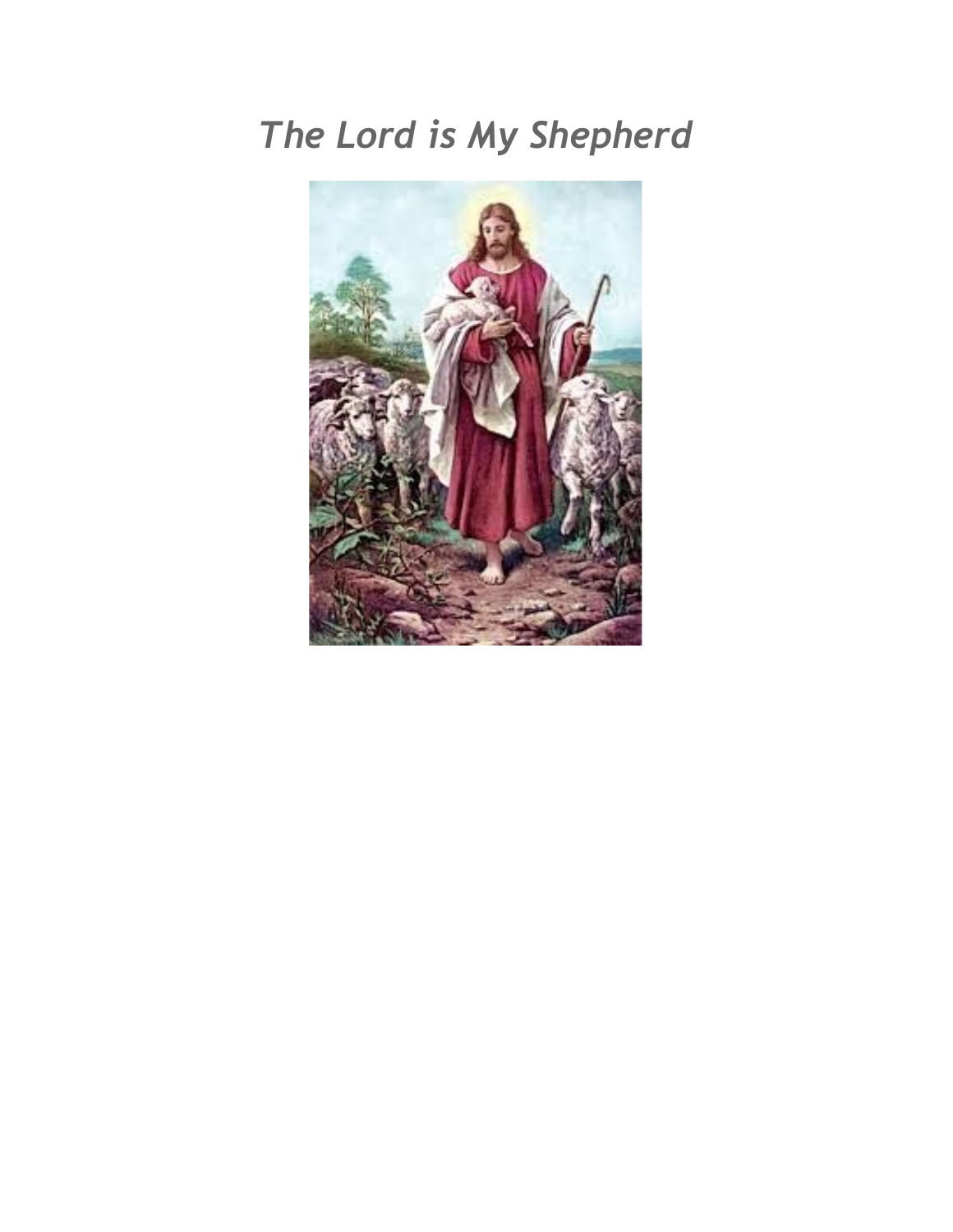The Lord is my Shepherd;



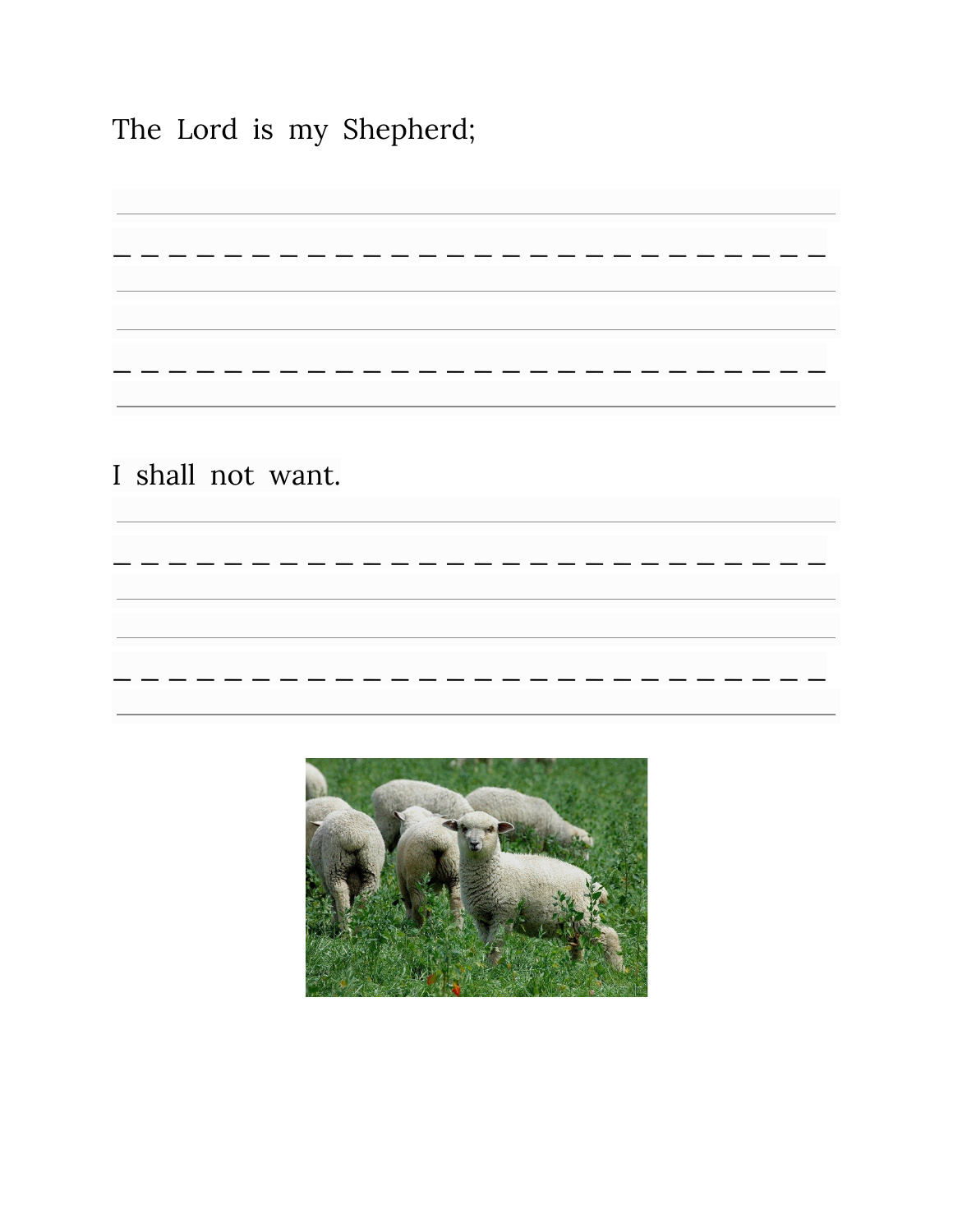He maketh me to lie down



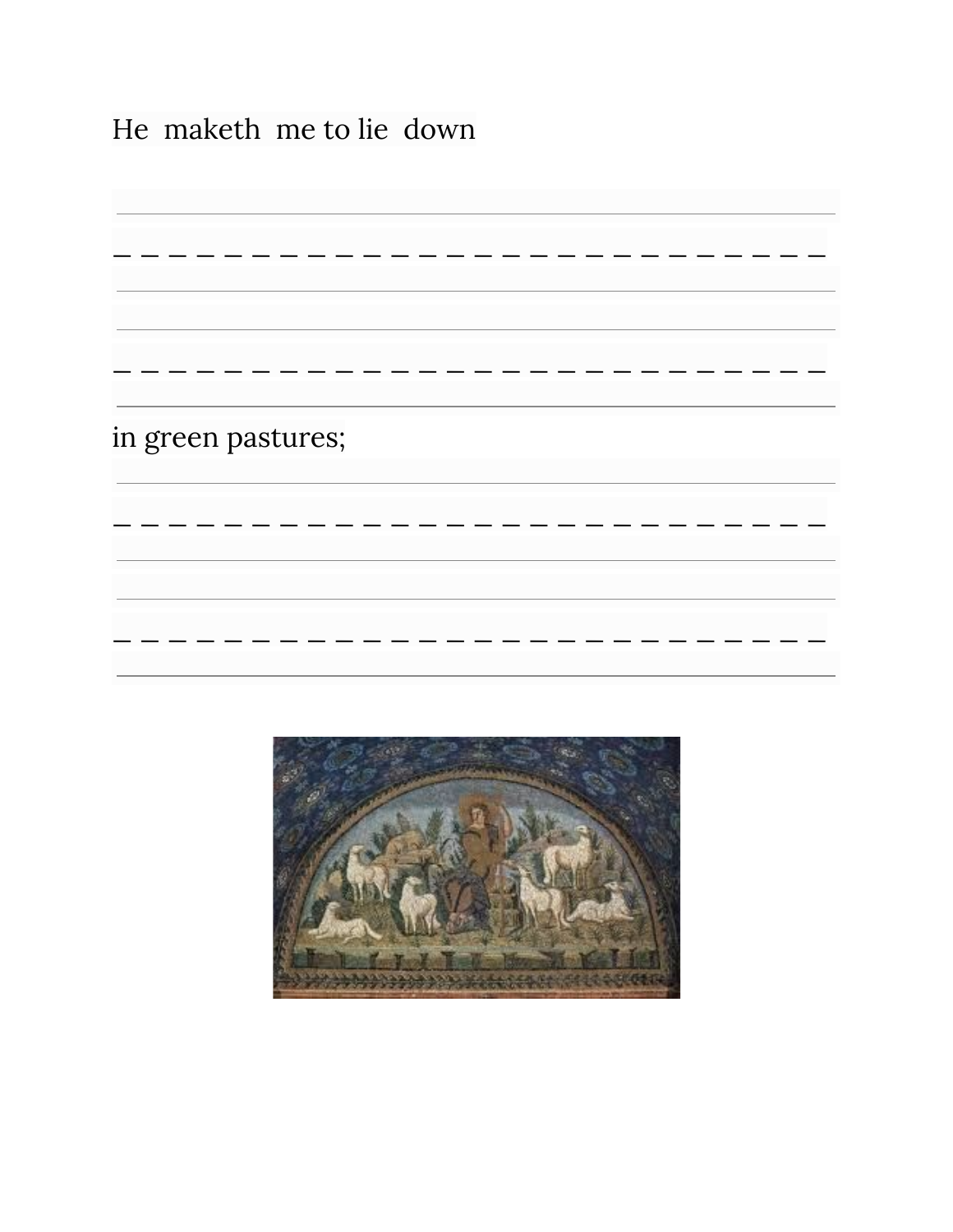He leadeth me



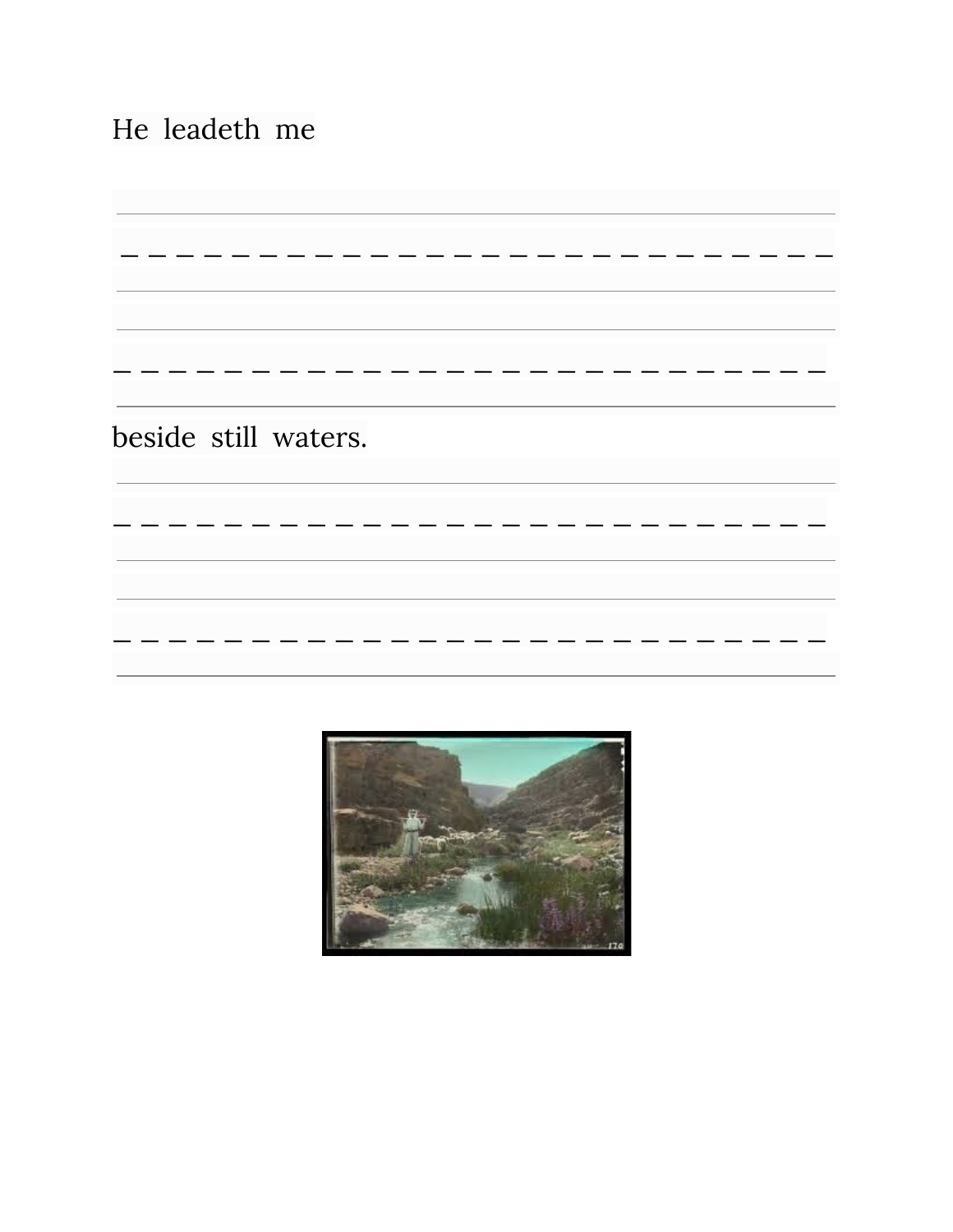He restoreth my soul.



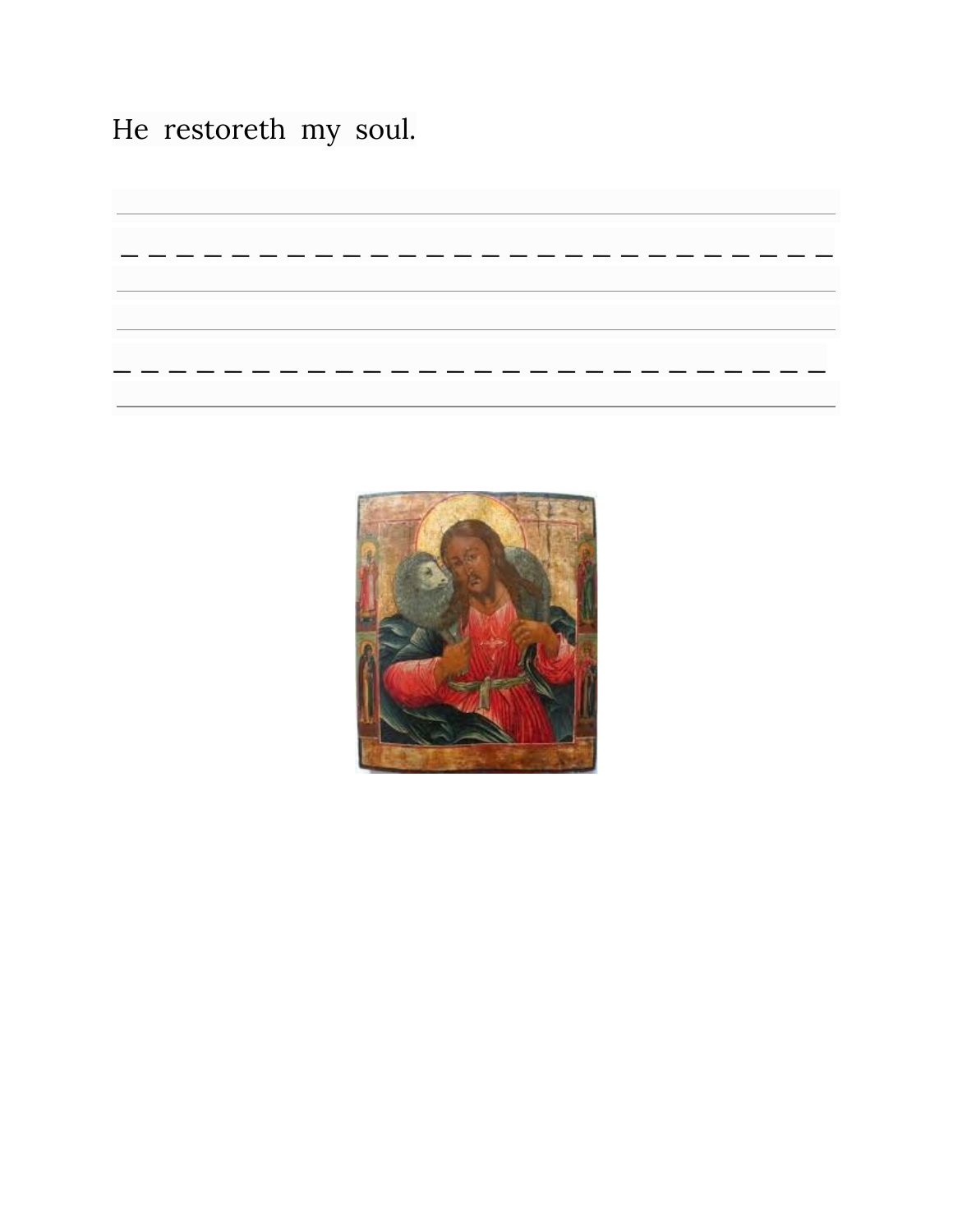## He leadeth me

\_ \_ \_ \_ \_ \_ \_ \_ \_ \_ \_ \_ \_ \_ \_ \_ \_ \_ \_ \_ \_ \_ \_ \_ \_ \_ in the paths . \_ \_ \_ \_ \_ \_ \_ \_ \_ \_ \_ \_ \_ \_ \_ \_ \_ \_ of righteousness \_ \_ \_ \_ \_ \_ \_ \_ \_ \_ \_ \_ \_ \_ \_ \_ \_ \_ \_ \_ \_ \_ \_ \_ \_ \_

\_ \_ \_ \_ \_ \_ \_ \_ \_ \_ \_ \_ \_ \_ \_ \_ \_ \_ \_ \_ \_ \_ \_ \_ \_ \_

for His Name's sake.

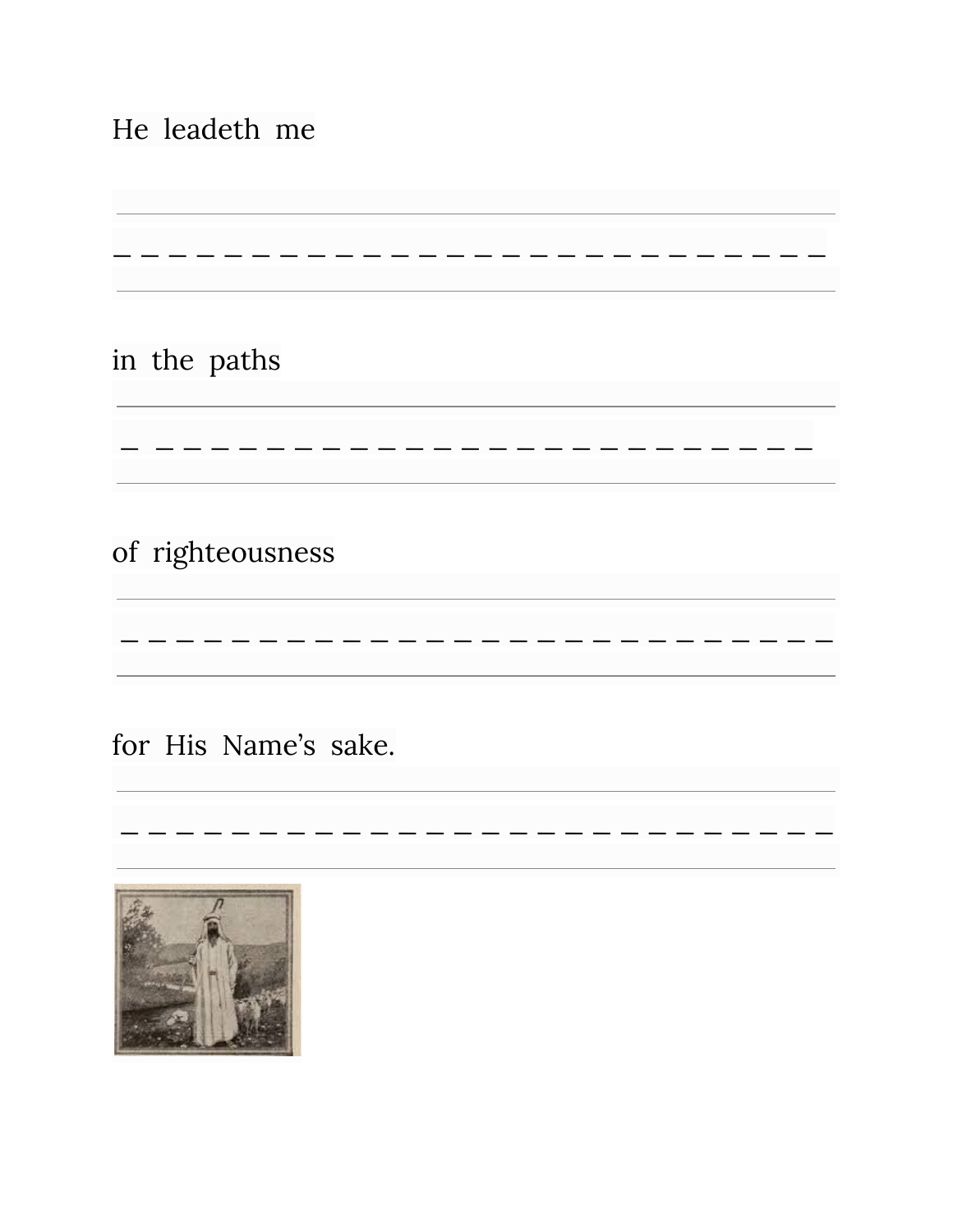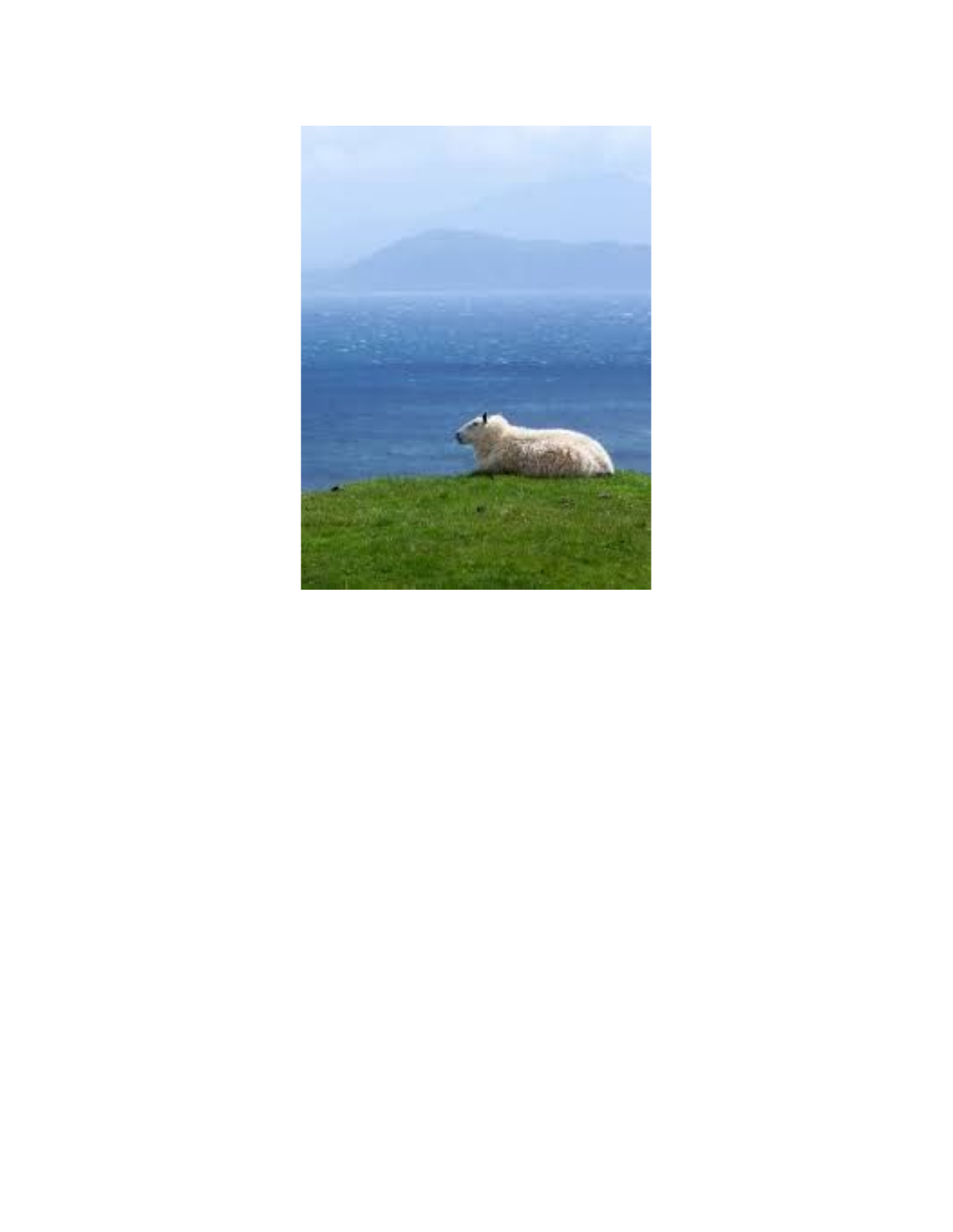Yea, though I walk

Through the valley

of the shadow of death,



\_ \_ \_ \_ \_ \_ \_ \_ \_ \_ \_ \_ \_ \_ \_ \_ \_ \_ \_ \_ \_ \_ \_ \_ \_ \_

\_ \_ \_ \_ \_ \_ \_ \_ \_ \_ \_ \_ \_ \_ \_ \_ \_ \_ \_ \_ \_ \_ \_ \_ \_ \_

\_ \_ \_ \_ \_ \_ \_ \_ \_ \_ \_ \_ \_ \_ \_ \_ \_ \_ \_ \_ \_ \_ \_ \_ \_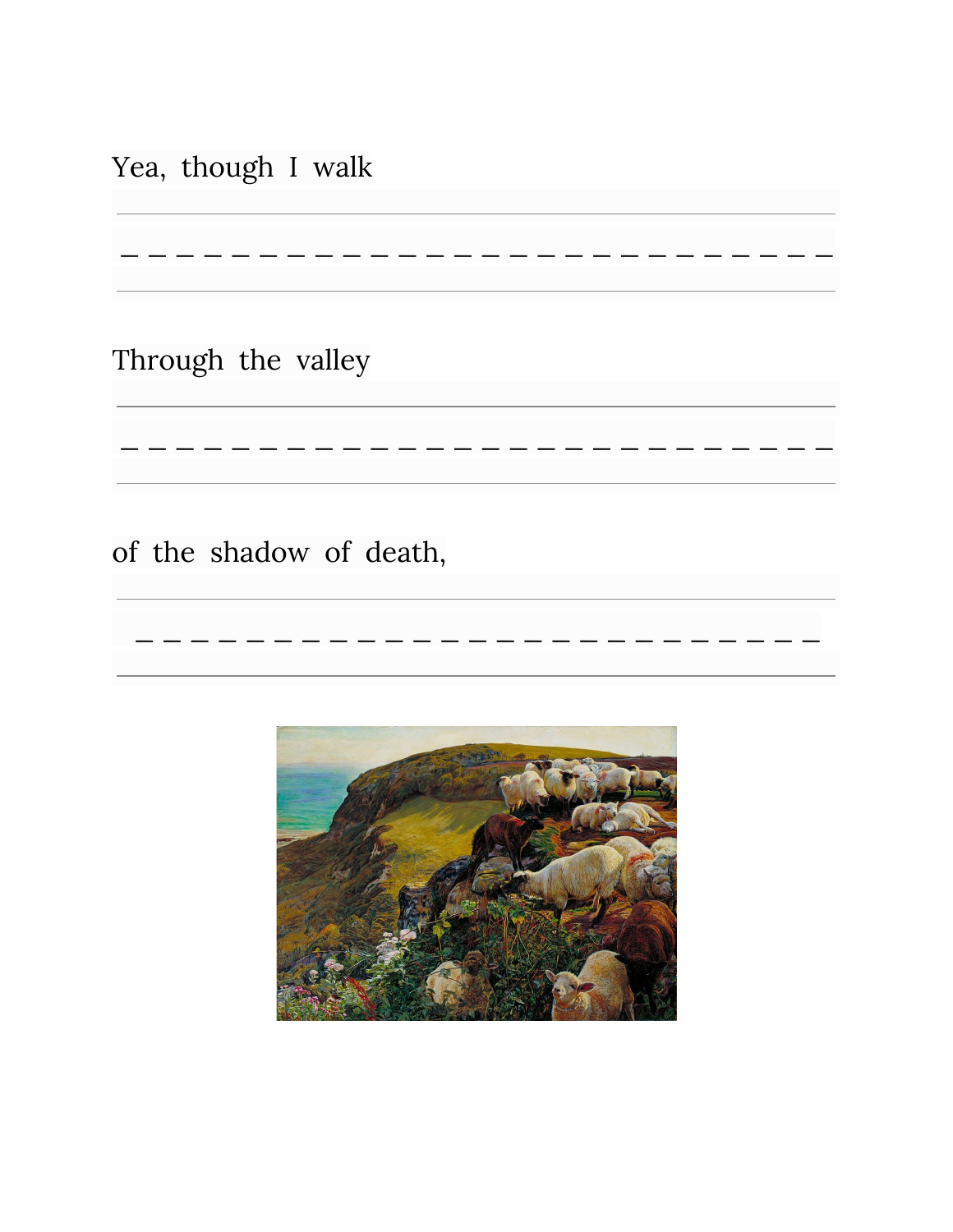I will fear no evil;

for Thou art with me;



\_ \_ \_ \_ \_ \_ \_ \_ \_ \_ \_ \_ \_ \_ \_ \_ \_ \_ \_ \_ \_ \_ \_ \_ \_ \_

\_ \_ \_ \_ \_ \_ \_ \_ \_ \_ \_ \_ \_ \_ \_ \_ \_ \_ \_ \_ \_ \_ \_ \_ \_ \_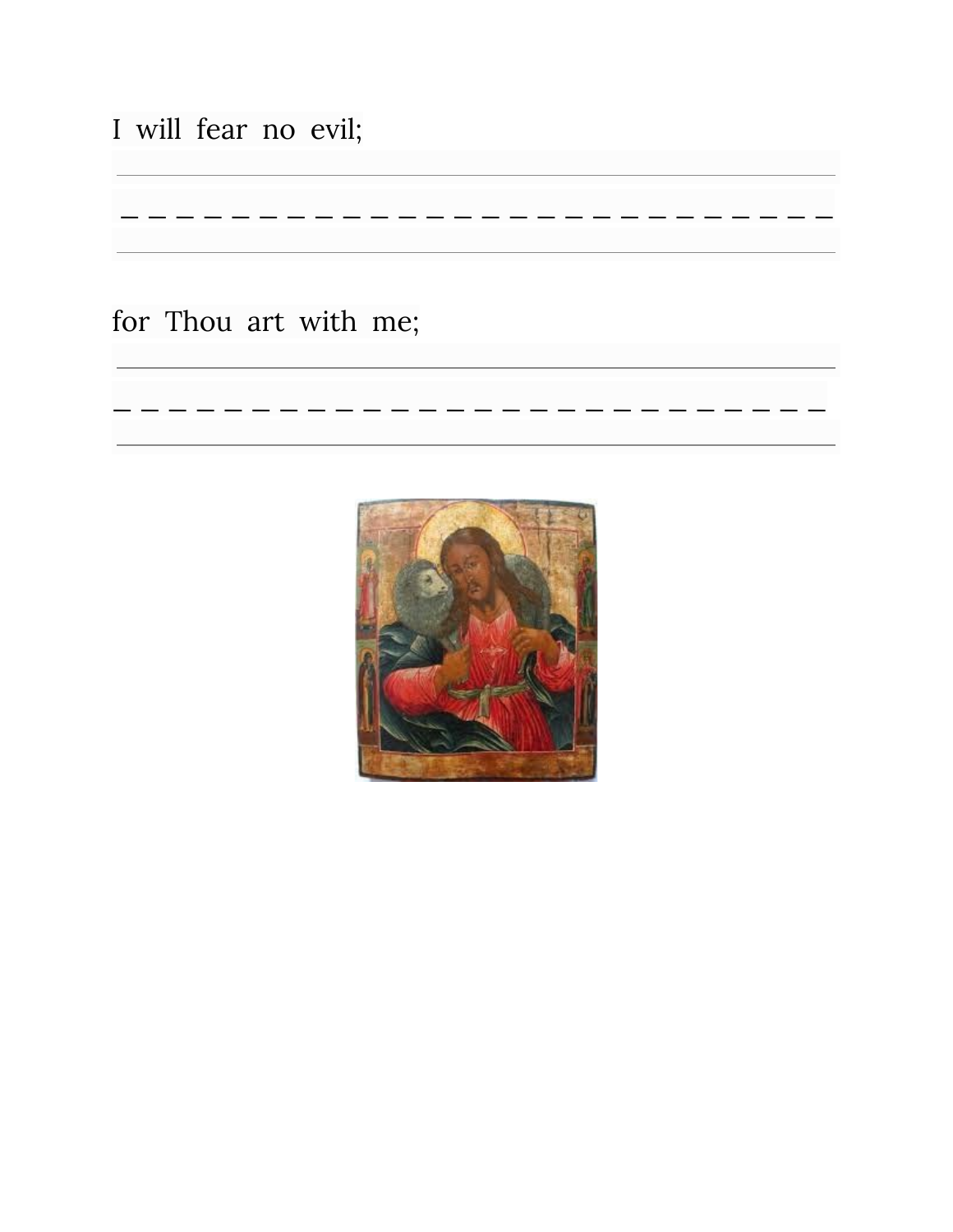Thy rod and Thy staff,

\_ \_ \_ \_ \_ \_ \_ \_ \_ \_ \_ \_ \_ \_ \_ \_ \_ \_ \_ \_ \_ \_ \_ \_ \_ \_

\_ \_ \_ \_ \_ \_ \_ \_ \_ \_ \_ \_ \_ \_ \_ \_ \_ \_ \_ \_ \_ \_ \_ \_ \_ \_

they comfort me.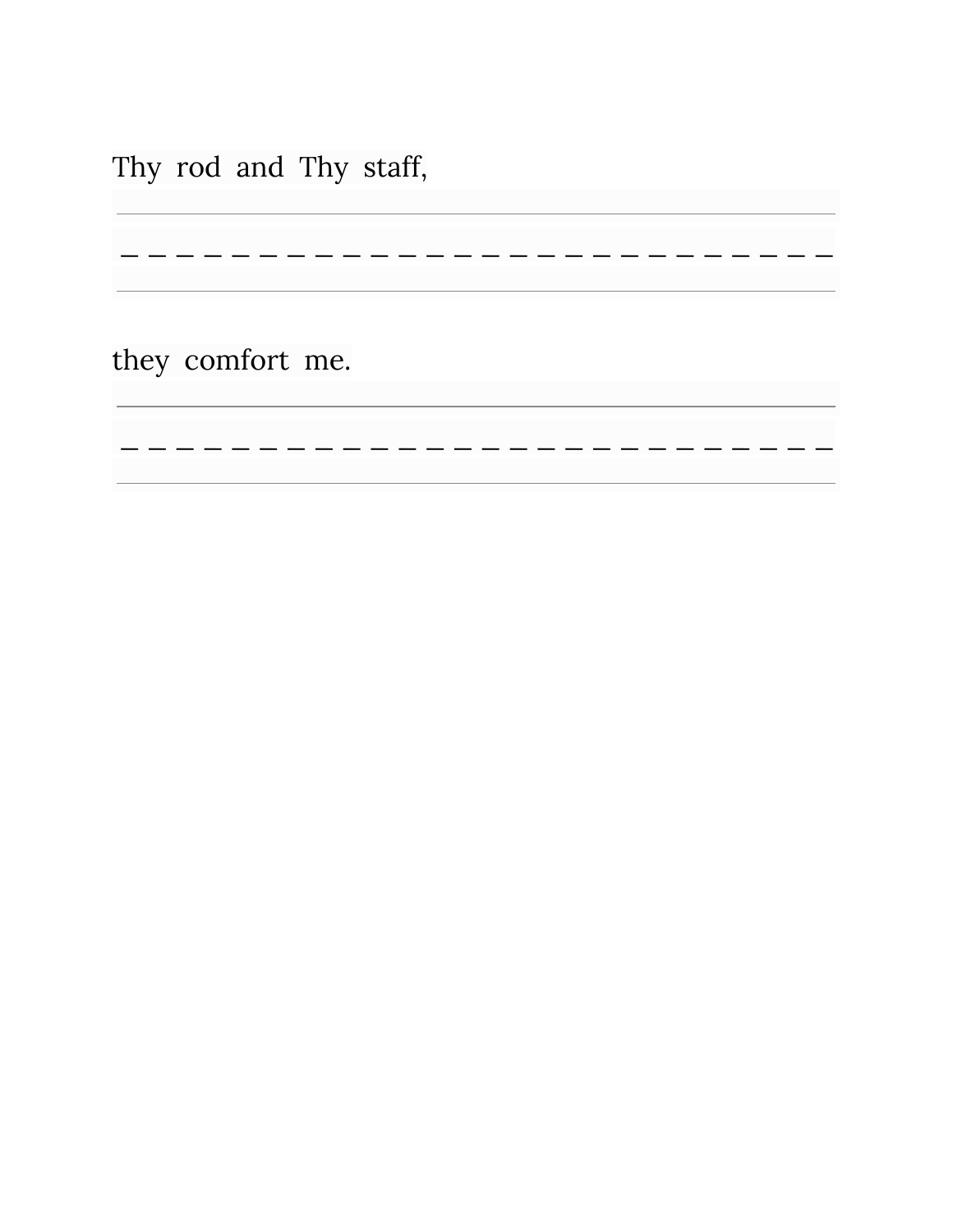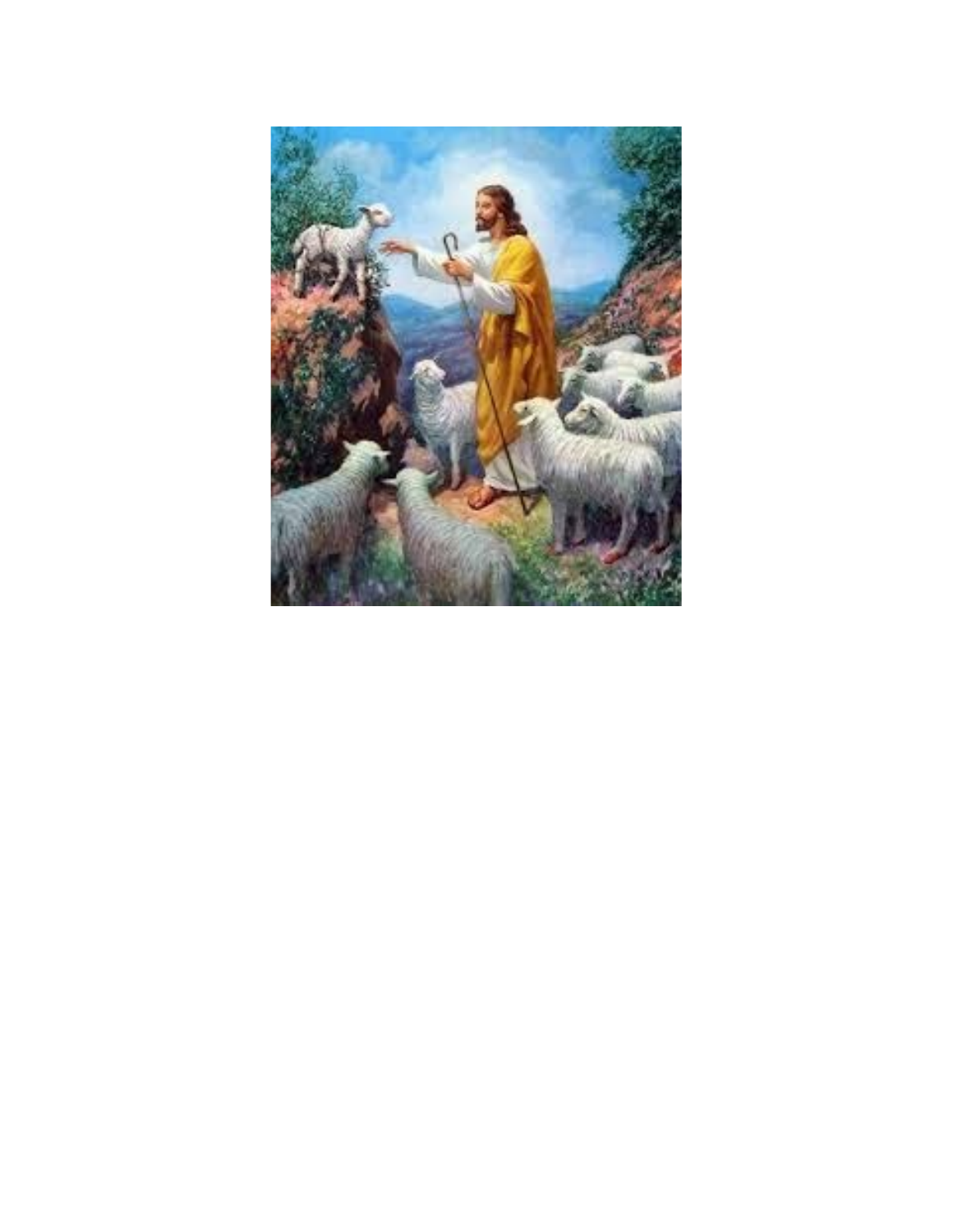

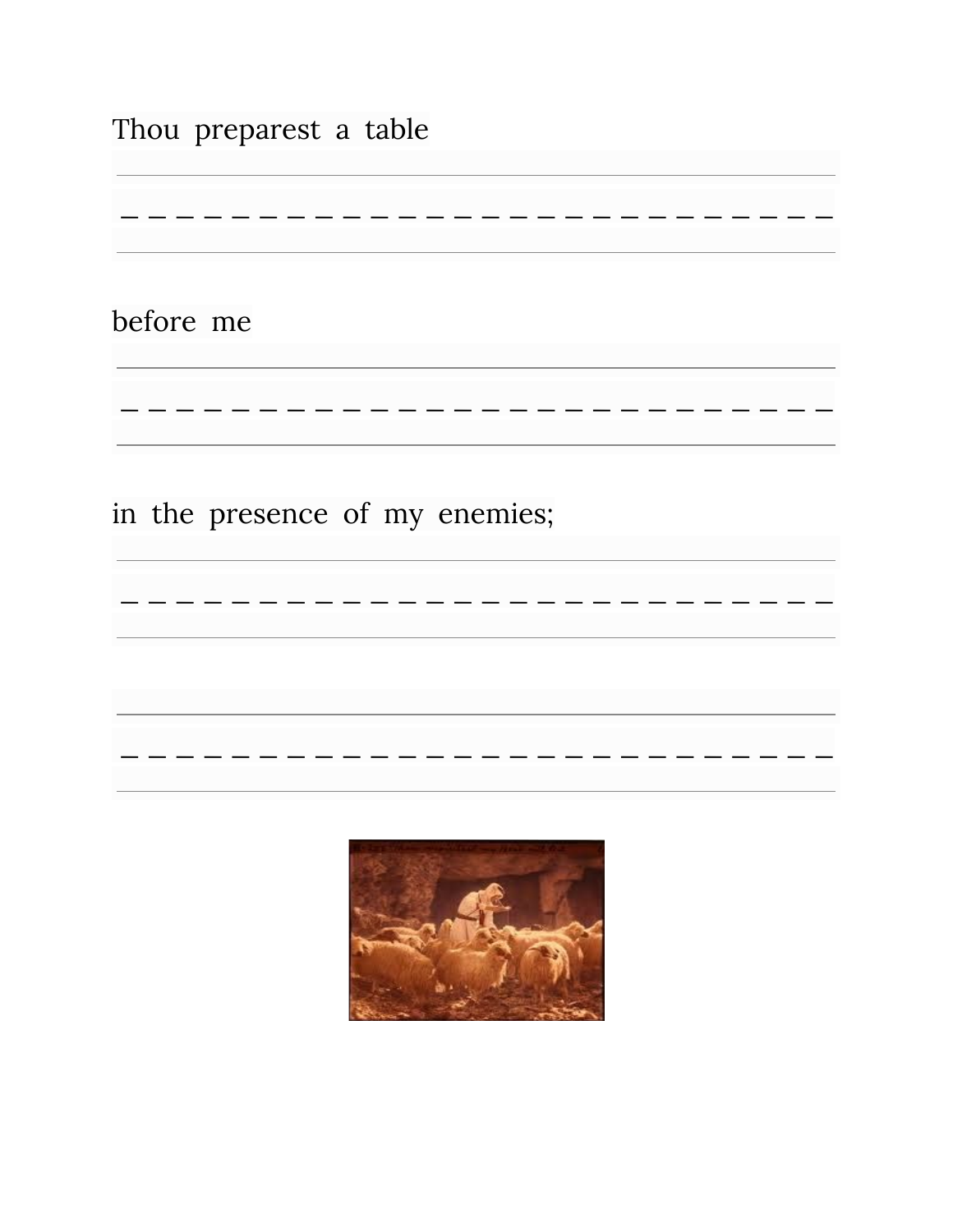Thou anointest

my head with oil;

 $-$ 

- - - - - - -

- - - - - -

- - - - -

- -

- -

 $\overline{\phantom{0}}$ 

- - - - -

 $\overline{\phantom{a}}$ 

- - -

 $-$ 

- - - - - - - - - - -

- -- -- -- -- -- -

- - - - -

- - - -

my cup runneth over.

 $-$ 

 $-$ 

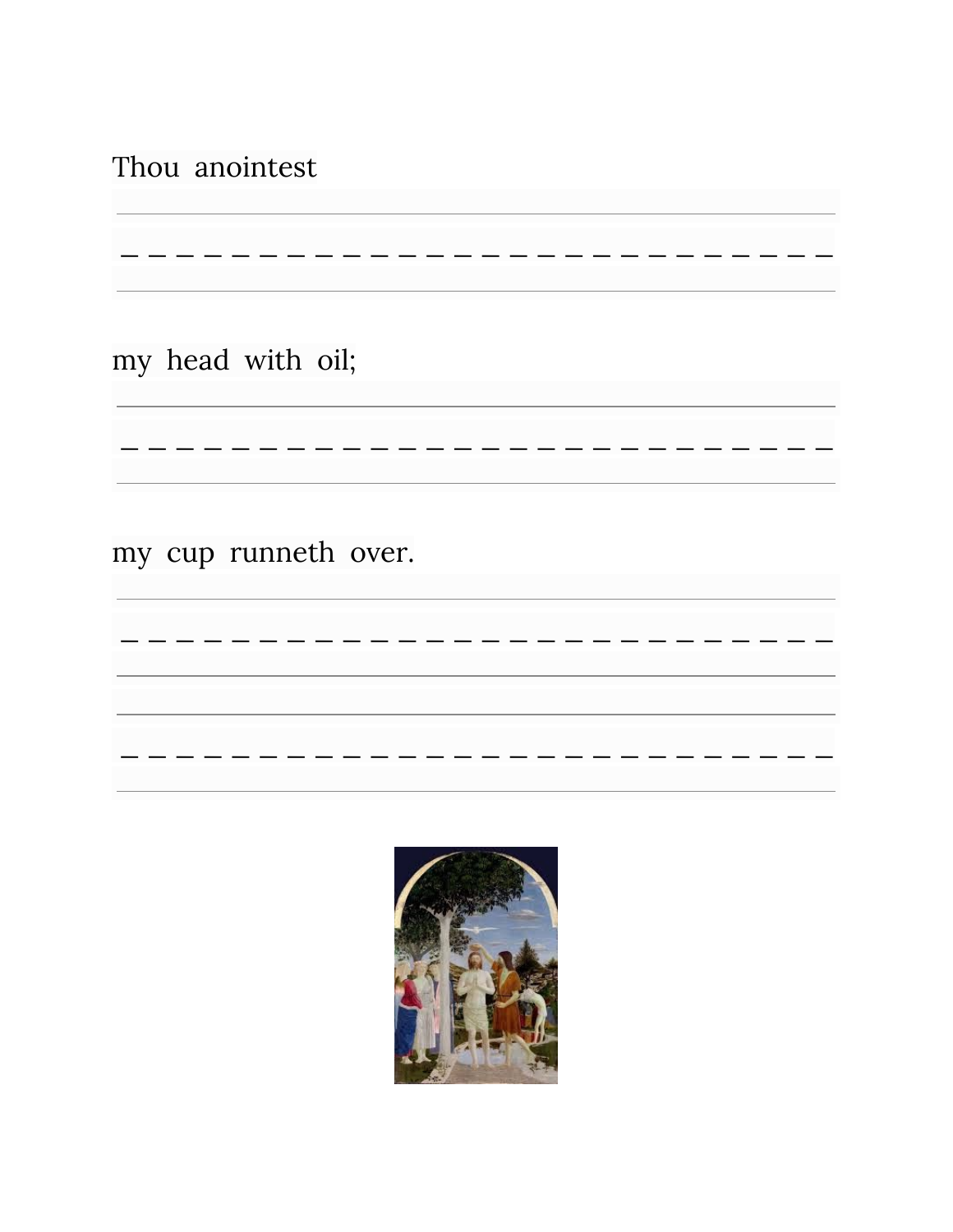Surely goodness

 $\frac{1}{2}$  and  $\frac{1}{2}$  and  $\frac{1}{2}$  and  $\frac{1}{2}$  and  $\frac{1}{2}$  and  $\frac{1}{2}$  and  $\frac{1}{2}$  and  $\frac{1}{2}$ . — — — — — — — and mercy - shall follow me - -- -- -- -- -- all the days . — — — — of my life  $- - - - - - - -$ - - - - - - - -

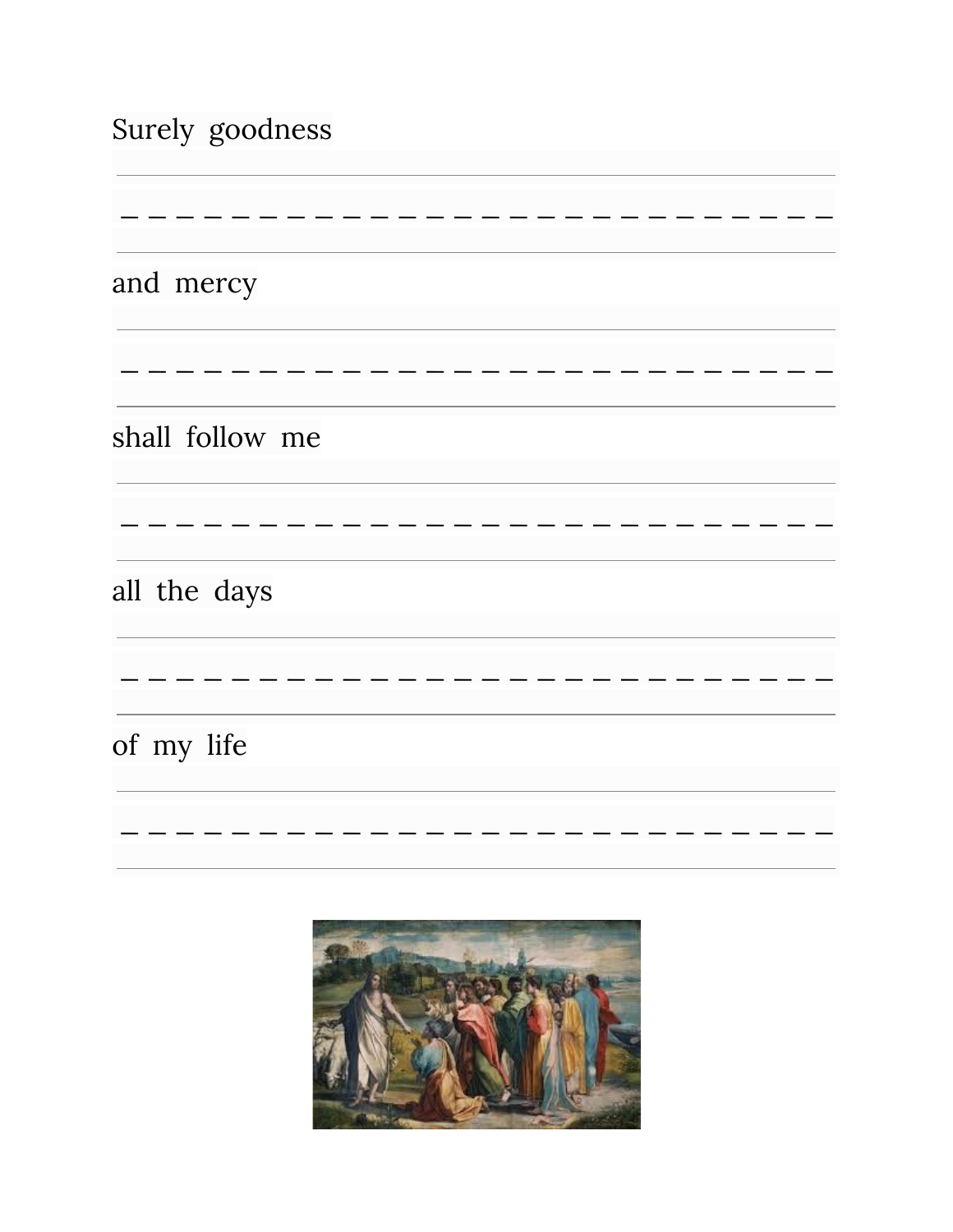And I will dwell

- - - - - - - - - - - - - - - - in the house . \_ \_ \_ \_ \_ \_ \_ \_ \_ \_ \_ \_ \_ \_ \_ \_ \_ \_ of the LORD forever.  $-$